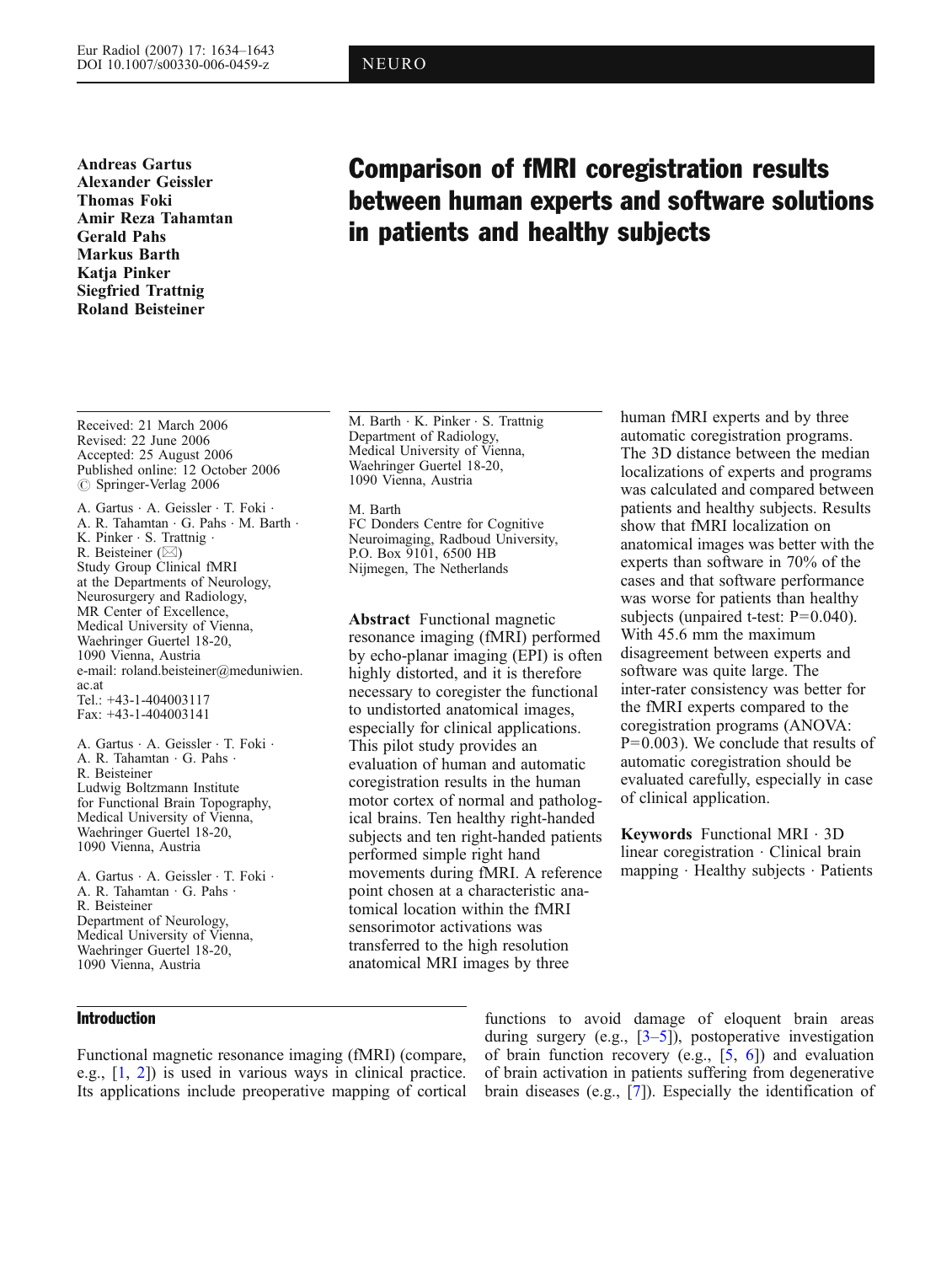brain areas that are essential for language, motor control or memory functions and that therefore must be excluded from resection is crucial for neurosurgical planning and treatment.

The most widely used method for fMRI is echo-planar imaging (EPI) (e.g., [[8](#page-8-0)]). However, EPI is also very sensitive to B0 field inhomogeneities. Furthermore, EPI offers insufficient contrast and resolution for clinical application. Thus, it is necessary to map the distorted functional EPI data on anatomically correct high-resolution MR images, which is a challenging and error-prone procedure. The exact transfer of neuronal activation to the correct corresponding neuroanatomical structure of non-distorted anatomical images is especially difficult in the presence of brain pathology. To utilize the fine localization capability of functional EPI images [[9\]](#page-8-0), functional anatomical registration is an absolutely essential procedure—in particular for clinical applications.

Many techniques were proposed to register EPI images with undistorted anatomy. These include direct overlay  $[10-12]$  $[10-12]$  $[10-12]$  $[10-12]$ , optimized shimming  $[13-15]$  $[13-15]$  $[13-15]$  $[13-15]$  $[13-15]$ , special fMRI sequences [\[16,](#page-8-0) [17](#page-8-0)] or recently developed experimental B0 field mapping techniques [\[18](#page-8-0)–[22\]](#page-8-0). However, most reports try to improve the quality of the functional overlay by linear [\[20,](#page-8-0) [23](#page-8-0)–[27\]](#page-8-0) or non-linear [\[28](#page-8-0)–[30\]](#page-9-0) coregistration of the distorted EPI images with anatomical images.

While clearly automation of functional-anatomical coregistration is desired, for secure clinical application substantial knowledge about possible localization errors is mandatory. As a first step, this work evaluates the coregistration accuracy of three software packages (SPM2, FSL and vtkCISG) in the human motor cortex, two of them being in widespread experimental and clinical use (SPM2; FSL). The main goal of our study was to find out whether relevant differences may exist between functional localizations performed by three clinical fMRI experts and those performed by three software packages. Results were expected to provide a first hint about clinical functional reliability of widely used software solutions.

## Materials and methods

Comparable to related studies  $[10, 11, 24–26, 31–37]$  $[10, 11, 24–26, 31–37]$  $[10, 11, 24–26, 31–37]$  $[10, 11, 24–26, 31–37]$  $[10, 11, 24–26, 31–37]$  $[10, 11, 24–26, 31–37]$  $[10, 11, 24–26, 31–37]$  $[10, 11, 24–26, 31–37]$  $[10, 11, 24–26, 31–37]$  $[10, 11, 24–26, 31–37]$  $[10, 11, 24–26, 31–37]$ , two groups of ten participants each were recruited for this investigation. Healthy right-handed volunteers (three females and seven males; mean age: 23.9 years; standard deviation: 4.3 years) and right-handed patients (six females and four males; mean age: 41.0 years; standard deviation: 16.3 years) suffering from large brain lesions. All subjects gave informed written consent and the study was approved by the local ethics committee.

To generate realistic functional EPI data for image processing, all subjects performed six to seven runs of the simple motor task of self-initiated and self-paced opening and closing of the right hand. Each run consisted of four rest and three movement phases with 20-s duration each. Acoustic commands transmitted via earphones indicated the start and stop of the movement phases to the subjects.

To minimize head motion artifacts, individually constructed plaster cast helmets [[38\]](#page-9-0) were used for optimized and secure head fixation. A 3-T (Tesla) BRUKER whole body system with head coil (Medspec 3000, BRUKER Biospin, Ettlingen, Germany; field strength 3 T; receiver bandwidth 167 kHz; read gradient strength 45 mT/m) was used for the fMRI measurements. We applied a phasecorrected single-shot blipped GE-EPI sequence (TE/TR= 55.5/4,000 ms; 128×128 matrix; 230×230-mm field of view (FOV); 25 axial slices; slice thickness 3 mm; voxel size  $1.8 \times 1.8 \times 3$  mm; no interslice gap; sinc-pulse excitation). All volumes of every subject were realigned using AIR 3.08 [\[39\]](#page-9-0) ([http://bishopw.loni.ucla.edu/AIR3\)](http://bishopw.loni.ucla.edu/AIR3) with a rigid six-parameter (three transformation and three rotation parameters) model prior to further analysis. In four healthy subjects (out of ten) and four patients (out of ten), the realignment procedure led to data loss in bottom slices. In addition, two patients (out of ten) and three healthy subjects (out of ten) showed some data loss in top slices. In all cases only one top and/or bottom slice was affected.

Conventional anatomical MRI data sets (T1-weighted; MDEFT, 256×256 matrix; 230×230-mm FOV; 128 axial slices; slice thickness 1.8 mm; voxel size  $0.9 \times 0.9 \times$ 1.8 mm) covering the whole brain were recorded additionally for overlay with the functional data. In addition, two anatomical patient data sets were also recorded on a 1.5-T Philips system (Philips Medical Systems, Gyroscan Intera).

From each subject the first EPI volume was selected as reference volume for the automatic coregistration process. One of the authors defined a reference point in the functional images within the primarily activated structures of the central sulcus/primary motor cortex at a characteristic location (e.g., a sharp bend of the precentral gyrus, compare Fig. [1](#page-2-0)). While the gold standard of functional localization would be an electrophysiological technique as, e.g., intraoperative cortical stimulation, this was not used in our work, since we only manually chose a reference point to obtain a localization that can be easily identified in both the functional and the anatomical images.

Subsequently, each reference point was transferred to the corresponding anatomical structure of the high-resolution anatomical MR images by three clinical fMRI experts, each with a professional background in neurology or radiology and long-standing experience with MR image analysis. For this procedure the different resolution of the two data sets needs to be taken into account and a careful analysis of anatomical structures of both functional and anatomical images is necessary (see Fig. [1\)](#page-2-0). The analysis is complex, time consuming and requires specific training, especially for evaluation of pathological brain images.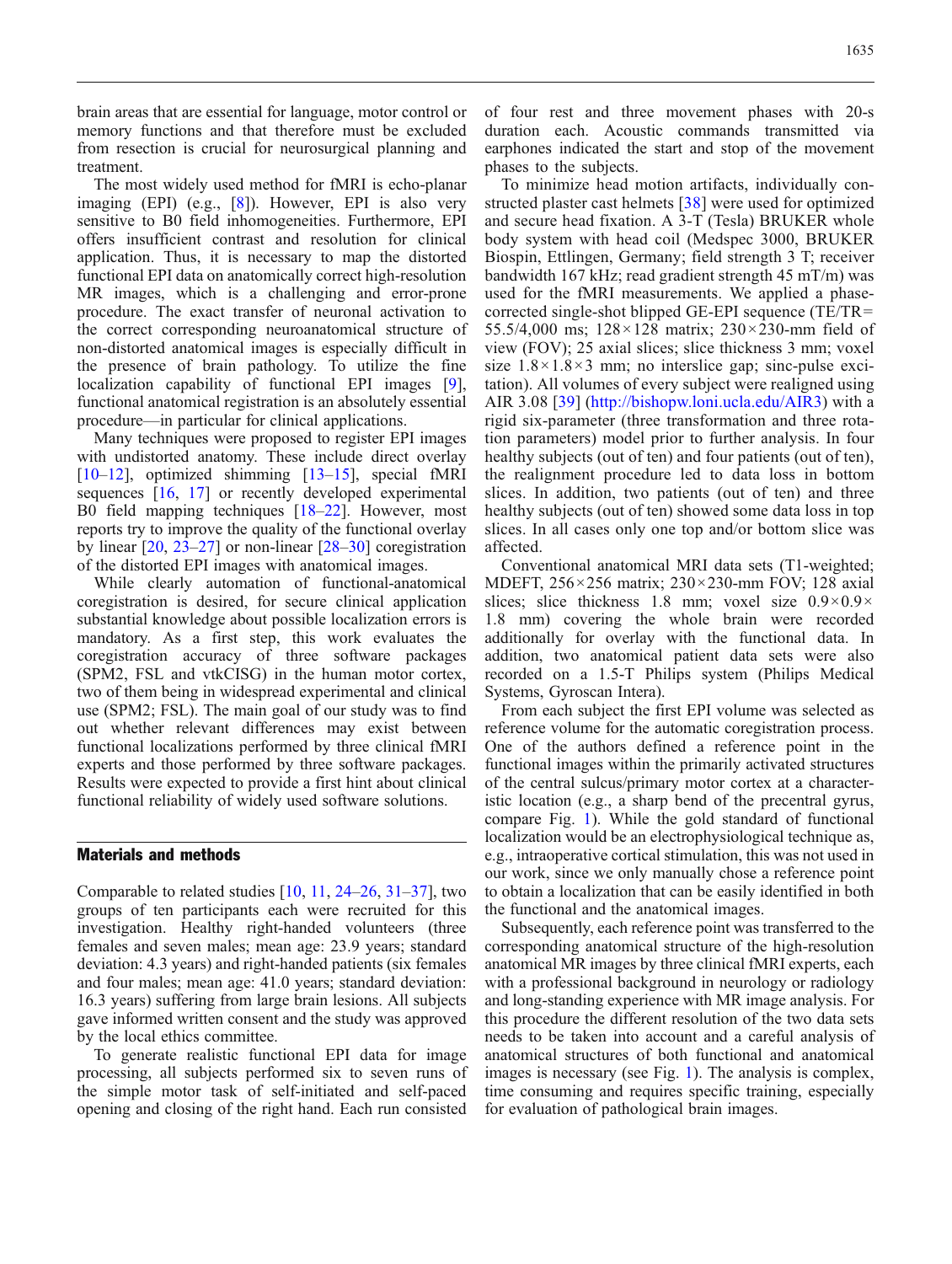<span id="page-2-0"></span>Fig. 1 Example for the localization of a reference point. Left: functional image with a freely selected reference point (red) within the primarily activated structures of the central sulcus/primary motor cortex. Right: anatomical image with overlay of the reference point to the corresponding anatomical structure by an fMRI expert. (Both images from subject 1)



The EPI volumes were then co-registered to the undistorted anatomical images by linear transformations using the free programs vtkCISG [[40](#page-9-0)] (Thomas Hartkens, Computational Imaging Science Group, King's College London, London, UK, <http://www.image-registration.com/> or [http://www-ipg.umds.ac.uk/cisg/vtk-software/\)](http://www-ipg.umds.ac.uk/cisg/vtk-software/), SPM2 (coregistration function, Wellcome Department of Imaging Neuroscience, Functional Imaging Laboratory, London, UK, [http://www.fil.ion.ucl.ac.uk/spm/software/spm2\)](http://www.fil.ion.ucl.ac.uk/spm/software/spm2) and FSL [[41\]](#page-9-0) (FLIRT tool; Mark Jenkinson, FMRIB Software Library (FSL), Analysis Group, FMRIB, Oxford, UK, <http://www.fmrib.ox.ac.uk/fsl/flirt>). With SPM2, rigid coregistration (i.e., six parameters—three translation and three rotation parameters) was performed as implemented in the SPM2 coregistration menu. With vtkCISG and FLIRT the coregistration was done using affine (i.e., 12 parameters—three translation, three rotation, three scaling and three shearing parameters) transformations. The automatic coregistration was carried out using a masked anatomy with manually removed skull bone (see Fig. 2), since a recent study  $[42]$  revealed that this "skull-stripping" clearly improves the accuracy of the coregistration programs. We used the free program MRIcro (Chris Rorden, University of Nottingham, Great Britain, [http://www.](http://www.psychology.nottingham.ac.uk/staff/cr1/mricro.html)

Fig. 2 Procedure of masking of anatomical images. Left: original, unmasked anatomical image. Right: anatomical image with masked (manually removed) skull bone. (Both images from subject 1)

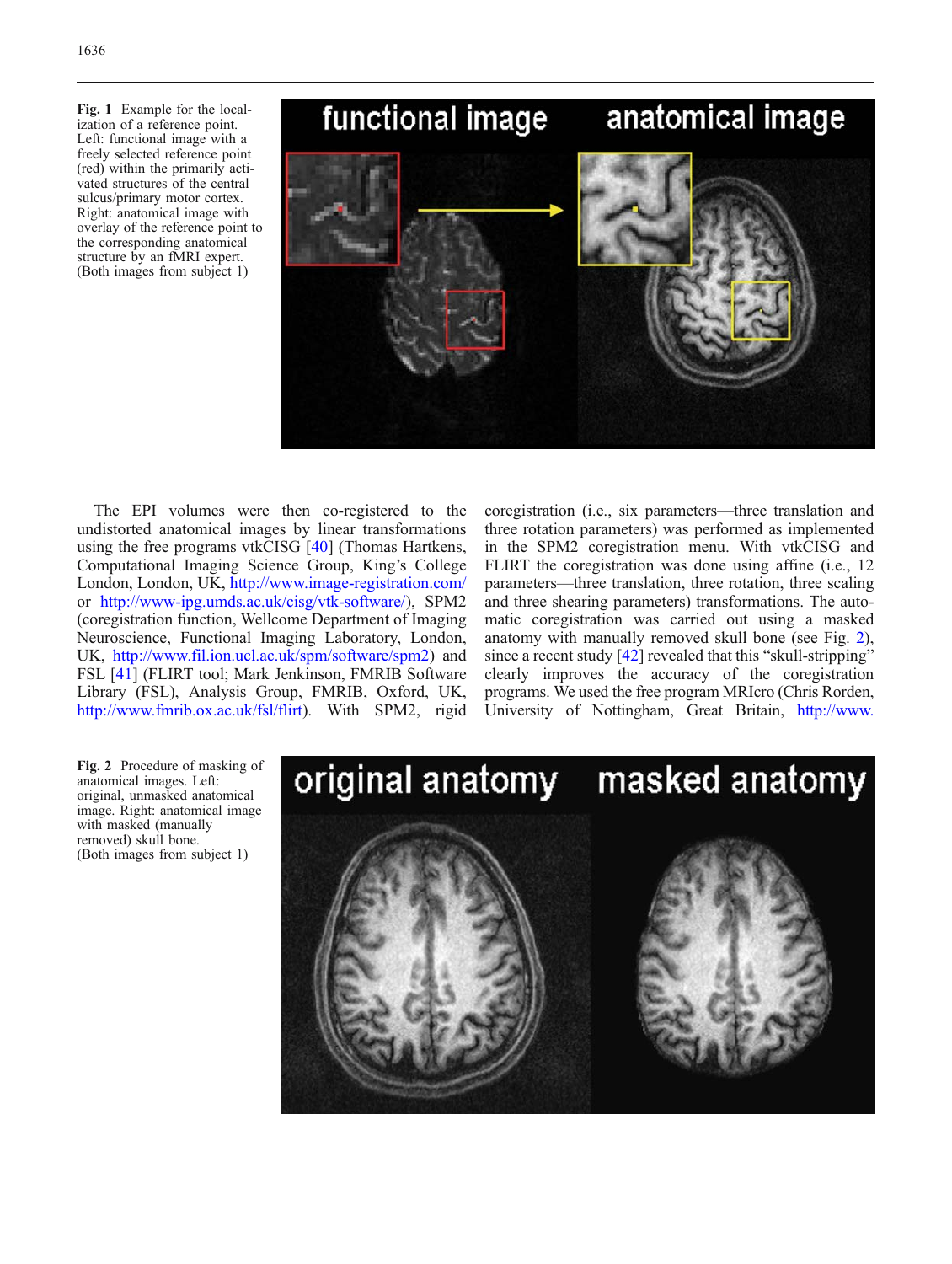<span id="page-3-0"></span>[psychology.nottingham.ac.uk/staff/cr1/mricro.html\)](http://www.psychology.nottingham.ac.uk/staff/cr1/mricro.html) for the masking process. While the FMRIB Software Library (FSL) also contains an automatic solution for extracting the brain (BET—brain extraction tool), which is also integrated in MRIcro, we chose manual masking to ensure comparable cortex delineation for every single case, independent of noise fluctuations in the data.

With all three programs, normalized mutual information was used as a similarity measure. (AIR was only used to remove head movement artifacts during the realignment process, but not for coregistration, since it does not support mutual information based cost functions.) From each coregistration setting a parameter set (containing 12 parameters with affine or 6 parameters with rigid trans-

Table 1 Evaluation of deviations between experts and programs for healthy subjects and patients

| Healthy subjects |    |   |                                                                                                                        |  |
|------------------|----|---|------------------------------------------------------------------------------------------------------------------------|--|
|                  |    |   | Subject Age Sex 3D distance (mm) between <i>median</i> expert<br>localization and <i>median</i> automatic localization |  |
| S1               | 24 | m | 2.4                                                                                                                    |  |
| S <sub>2</sub>   | 26 | m | Max. 6.1                                                                                                               |  |
| S <sub>3</sub>   | 19 | m | 4.1                                                                                                                    |  |
| S <sub>4</sub>   | 25 | f | 4.6                                                                                                                    |  |
| S5               | 18 | m | 2.7                                                                                                                    |  |
| S <sub>6</sub>   | 25 | m | 5.5                                                                                                                    |  |
| S7               | 31 | m | 4.0                                                                                                                    |  |
| S8               | 27 | f | 5.3                                                                                                                    |  |
| S9               | 26 | m | 5.1                                                                                                                    |  |
| S <sub>10</sub>  | 18 | f | Min. 1.6                                                                                                               |  |
| $Mean \pm SD$    |    |   | $4.2 \pm 1.5$                                                                                                          |  |
| Patients         |    |   |                                                                                                                        |  |
|                  |    |   | Patient Age Sex 3D distance (mm) between <i>median</i> expert<br>localization and <i>median</i> automatic localization |  |
| P <sub>1</sub>   | 37 | m | 6.5                                                                                                                    |  |
| P <sub>2</sub>   | 55 | f | 5.8                                                                                                                    |  |
| P <sub>3</sub>   | 43 | f | 5.2                                                                                                                    |  |
| P4               | 48 | m | 13.2                                                                                                                   |  |
| P <sub>5</sub>   | 72 | f | Min. 3.3                                                                                                               |  |
| P <sub>6</sub>   | 30 | m | 7.0                                                                                                                    |  |
| P7               | 38 | f | 4.5                                                                                                                    |  |
| P8               | 33 | f | 6.3                                                                                                                    |  |
| P <sub>9</sub>   | 44 | m | Max. 14.6                                                                                                              |  |
| P <sub>10</sub>  | 10 | f | 3.9                                                                                                                    |  |
| Mean±SD          |    |   | $7.0 \pm 3.8$                                                                                                          |  |

Note: 3D distances (mm) between median fMRI expert reference point localization and median automated reference point localization on the anatomical images are shown. The minimum, respectively, maximum 3D distances are marked separately, and the mean and standard deviation (SD) of the 3D distances are given for both groups of patients and healthy subjects. The 3D distances are significantly larger for patients than for healthy subjects according to an unpaired t-test  $(P=0.040)$ .

formation) was obtained. To compute the localization of the reference point in the anatomical volumes after coregistration, artificial volumes with the same spatial parameters as the EPI volumes, but containing only the selected reference point (all other voxels set to zero), were created and transformed using the obtained parameter sets. The transformed reference point volumes were then overlaid on the anatomical images to show the position of the reference point in relation to undistorted neuroanatomical structures. Due to interpolation during the transformation process, the reference point was blurred. Its correct localization was therefore calculated as the weighted mean of all non-zero voxels in the transformed volume.

The coregistration procedure resulted in three different reference point localizations (one for each program) for each of the ten patients and ten healthy subjects. In addition three different reference point localizations resulted from the manual transferals of the three fMRI experts. To check the differences between human experts and software solutions, the median 3D localizations for human experts and programs and the 3D distances between these two median localizations were calculated and evaluated by an unpaired t-test (see Table 1, Figs. [3](#page-4-0) and [4](#page-5-0)). In addition, the quality of the reference point localizations produced by experts and programs was evaluated by a qualitative visual rating of Fig. [3](#page-4-0) (see Table [2](#page-5-0)).

As a next step, we investigated the inter-rater variability for the fMRI experts and the software solutions. For this, the reference point localization on the anatomical data was compared between each of the fMRI experts resulting in three distance values (3D distance of reference point localization of expert A vs. localization of expert B, expert A vs. expert C and expert B vs. expert C). The same procedure was repeated for the programs.

Kolmogorov-Smirnov tests were used to check for deviations from normal distribution. The maximum of the 3D distances between each of the three human experts, respectively, three programs (calculated separately for each of the 20 participants) was used as an indicator for the interrater variability (Table [3](#page-6-0)). While above the median was chosen to calculate a robust measure for the "agreement" between the localizations of the three experts and programs, here we chose the maximum to calculate the "disagreement" between the three localizations as a measure of maximum variability. This was done since in clinical applications the worst possible localization performance should be known. Since this approach includes evaluation of outliers, an additional analysis comprised only the minimum deviations between programs or experts. This allows evaluation of program-expert differences when only the best-performing techniques are used. Two mixedmeasures analysis-of-variances (ANOVAs) were calculated to test the dependence of these values from the withinsubject factor of "experts vs. programs" and the betweensubject factor of "patients vs. healthy subjects."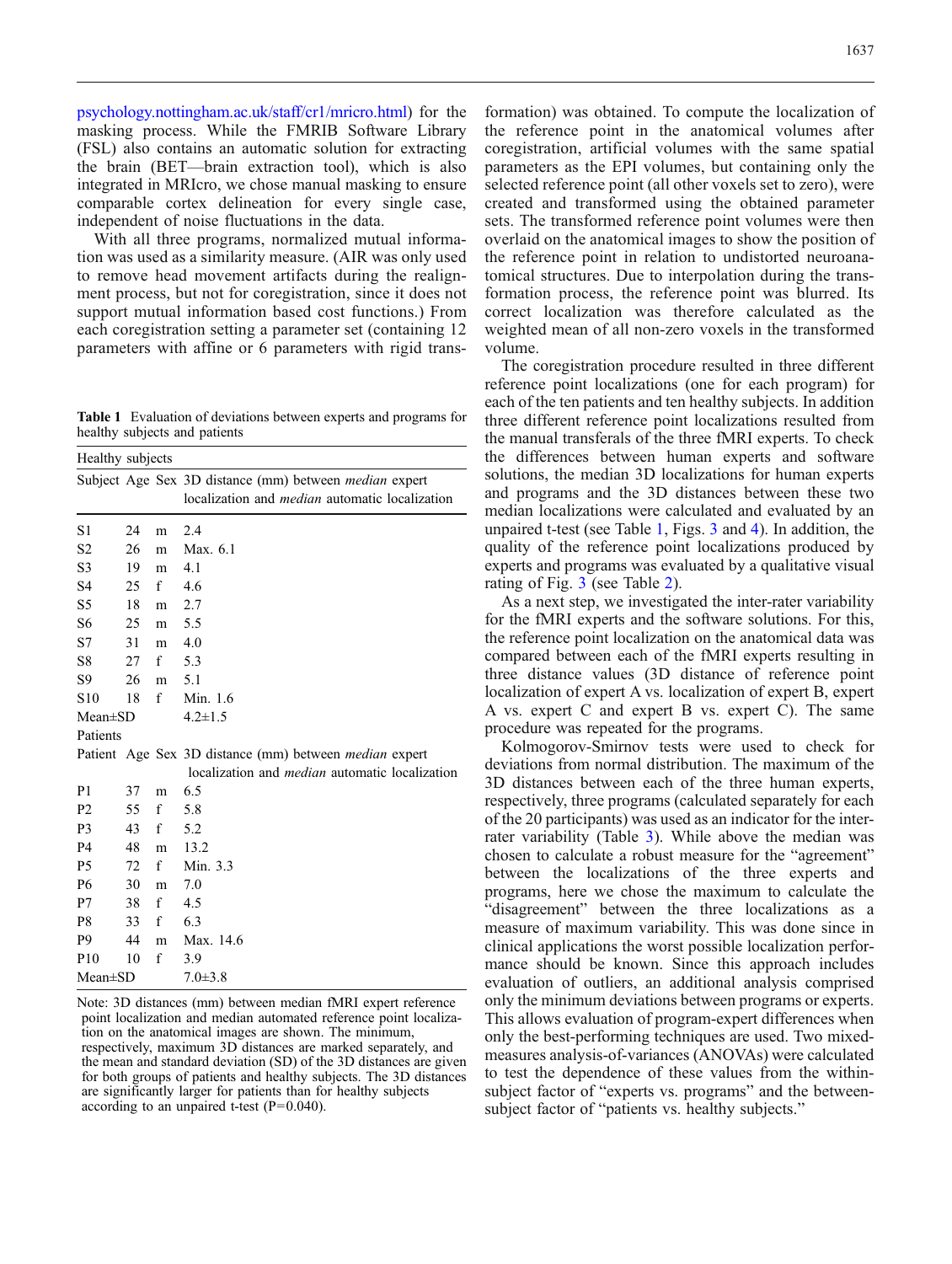<span id="page-4-0"></span>Fig. 3 Detailed results of reference point localizations with experts and programs. For each of the patients (P1–P10) and healthy subjects (S1–S10) three images are shown. Left: the functional data set with the selected reference point. Middle: the median position of the reference point in the anatomical data set according to the three fMRI expert raters. Right: the median position of the reference point in the anatomical data set according to the three automatic coregistration programs



## **Results**

All statistical distributions used in this section were tested for significant deviations from normal distribution with

Kolmogorov-Smirnov tests, which remained non-significant in all cases. Therefore, normal distribution was assumed. The median expert localizations and program localizations are shown together with the originally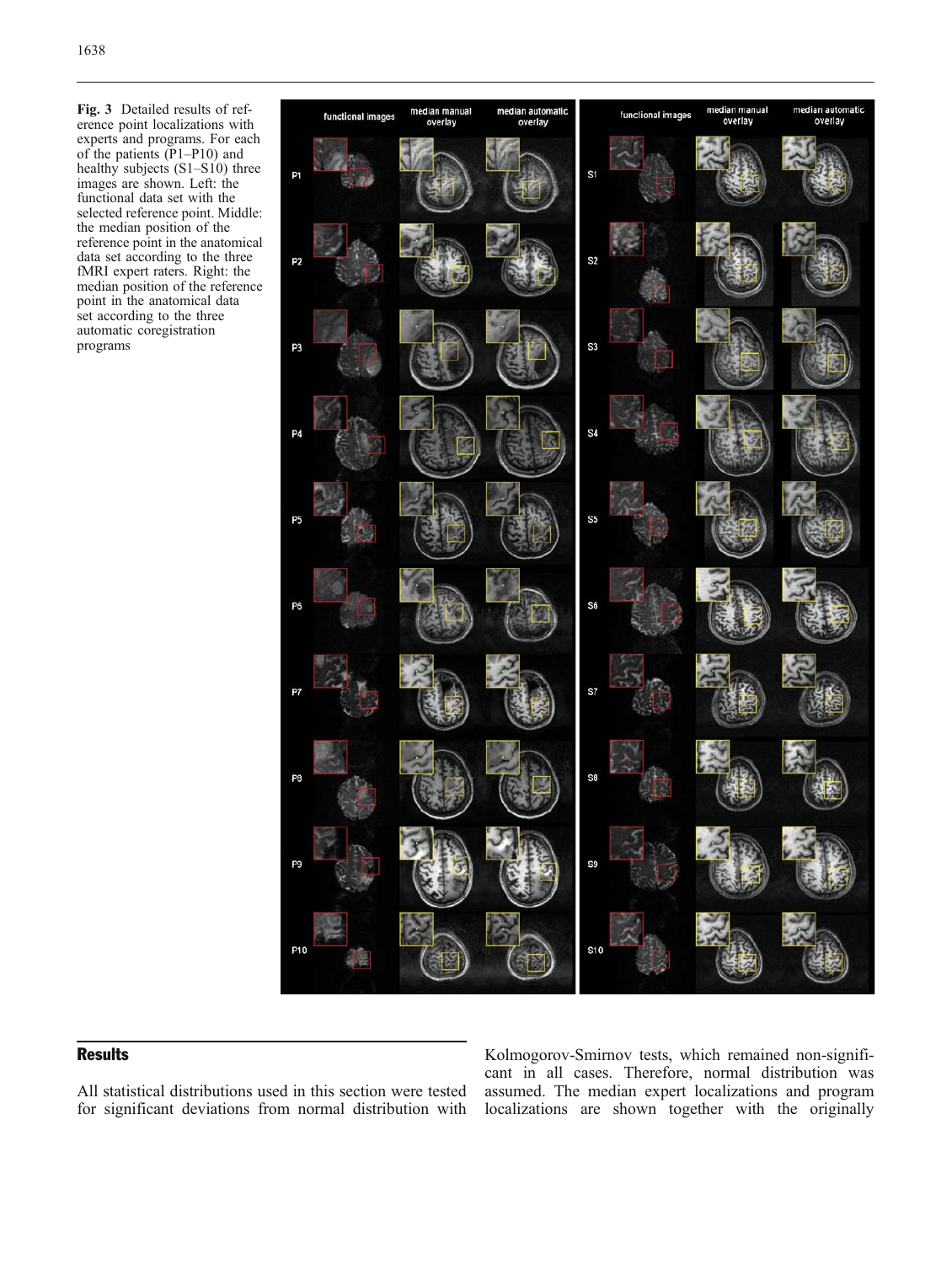

<span id="page-5-0"></span>

Fig. 4 Evaluation of deviations between experts and programs. 3D distances (mm) between the median reference point localizations of human experts and programs are shown for healthy subjects and patients. The boxplots show median (line across the box), interquartile distance (box: 25th to 75th percentile), largest/smallest value within one and a half box lengths outside box (whiskers), outliers (circles) of the distribution. Note that the deviations between experts and programs are significantly larger for the patient population (unpaired t-test: P=0.040)

selected anatomical reference point of the functional datasets in Fig. [3](#page-4-0) for all of the ten patients and ten healthy subjects. Table [1](#page-3-0) shows the distances between the median localizations of the human experts and the programs. A clear difference was found between experts and software (mean 3D distance 5.6 mm over all patients and subjects). A qualitative visual analysis of the results shown in Fig. [3](#page-4-0) is given in Table 2. The results of this evaluation are more or less self-evident and revealed that in 70% the expert's localization was superior to the software solutions. Within the patients group even 90% of the expert localizations were better.

When comparing patients and healthy subjects, the deviation between experts and software was significantly larger for patients than for healthy subjects according to an unpaired t-test  $(P=0.040;$  mean for healthy subjects: 4.2 mm; mean for patients: 7.0 mm, Fig. 4).

Concerning inter-rater variability, Table [3](#page-6-0) shows the maxima of the 3D distances between the localizations of the human expert raters. Corresponding values were calculated for the programs. We took these maxima as indicators for the inter-rater variance and compared experts and programs by a mixed-measures ANOVA. Here, the within-subject factor "experts vs. programs" became significant  $(P=0.003)$ , while the between-subject factor

| <b>Table 2</b> Evaluation of localization performance based on visual |  |  |  |
|-----------------------------------------------------------------------|--|--|--|
| inspection of Fig. 3 for healthy subjects and patients                |  |  |  |

| Healthy subjects |     |             |                             |  |  |
|------------------|-----|-------------|-----------------------------|--|--|
| Subject          | Age | <b>Sex</b>  | Best localization by        |  |  |
| S1               | 24  | m           | Experts and programs        |  |  |
| S <sub>2</sub>   | 26  | m           | Experts                     |  |  |
| S <sub>3</sub>   | 19  | m           | Experts and programs        |  |  |
| S <sub>4</sub>   | 25  | f           | <b>Experts</b>              |  |  |
| S5               | 18  | m           | Experts and programs        |  |  |
| S <sub>6</sub>   | 25  | m           | Experts                     |  |  |
| S7               | 31  | m           | Experts and programs        |  |  |
| S8               | 27  | f           | Experts                     |  |  |
| S <sub>9</sub>   | 26  | m           | Experts                     |  |  |
| S10              | 18  | f           | Experts and programs        |  |  |
| Patients         |     |             |                             |  |  |
| Patient          | Age | <b>Sex</b>  | <b>Best localization by</b> |  |  |
| P <sub>1</sub>   | 37  | m           | Experts                     |  |  |
| P <sub>2</sub>   | 55  | $\mathbf f$ | Experts                     |  |  |
| P <sub>3</sub>   | 43  | $\mathbf f$ | Experts                     |  |  |
| P <sub>4</sub>   | 48  | m           | Experts                     |  |  |
| P <sub>5</sub>   | 72  | f           | Experts and programs        |  |  |
| P <sub>6</sub>   | 30  | m           | Experts                     |  |  |
| P7               | 38  | f           | Experts                     |  |  |
| P8               | 33  | f           | Experts                     |  |  |
| P <sub>9</sub>   | 44  | m           | Experts                     |  |  |
| P <sub>10</sub>  | 10  | f           | Experts                     |  |  |

"patients vs. healthy subjects"  $(P=0.192)$  and the interactions between these two factors  $(P=0.669)$  remained nonsignificant. A subsequent evaluation of means (paired t-test: P=0.003; mean for programs: 13.8 mm; mean for experts: 3.6 mm) indicated that the inter-rater variability is significantly larger for the programs than for the experts (Fig. [5](#page-7-0)).

The analysis of the two patient data sets from the 1.5-T Philips system showed in one (out of six) automatic coregistration results a substantial difference between the Bruker and Philips data sets.

## **Discussion**

This pilot study provides a first evaluation of whether the localization of motor activity on anatomical images may differ between software solutions and trained clinical fMRI experts. All analyses were restricted to the primary sensorimotor cortex since this structure plays an important role in clinical fMRI diagnostics. For the evaluation of localization variability, a functional reference point was chosen within the functional MRI data set at a characteristic location within the central sulcus/primary motor cortex of the functional images.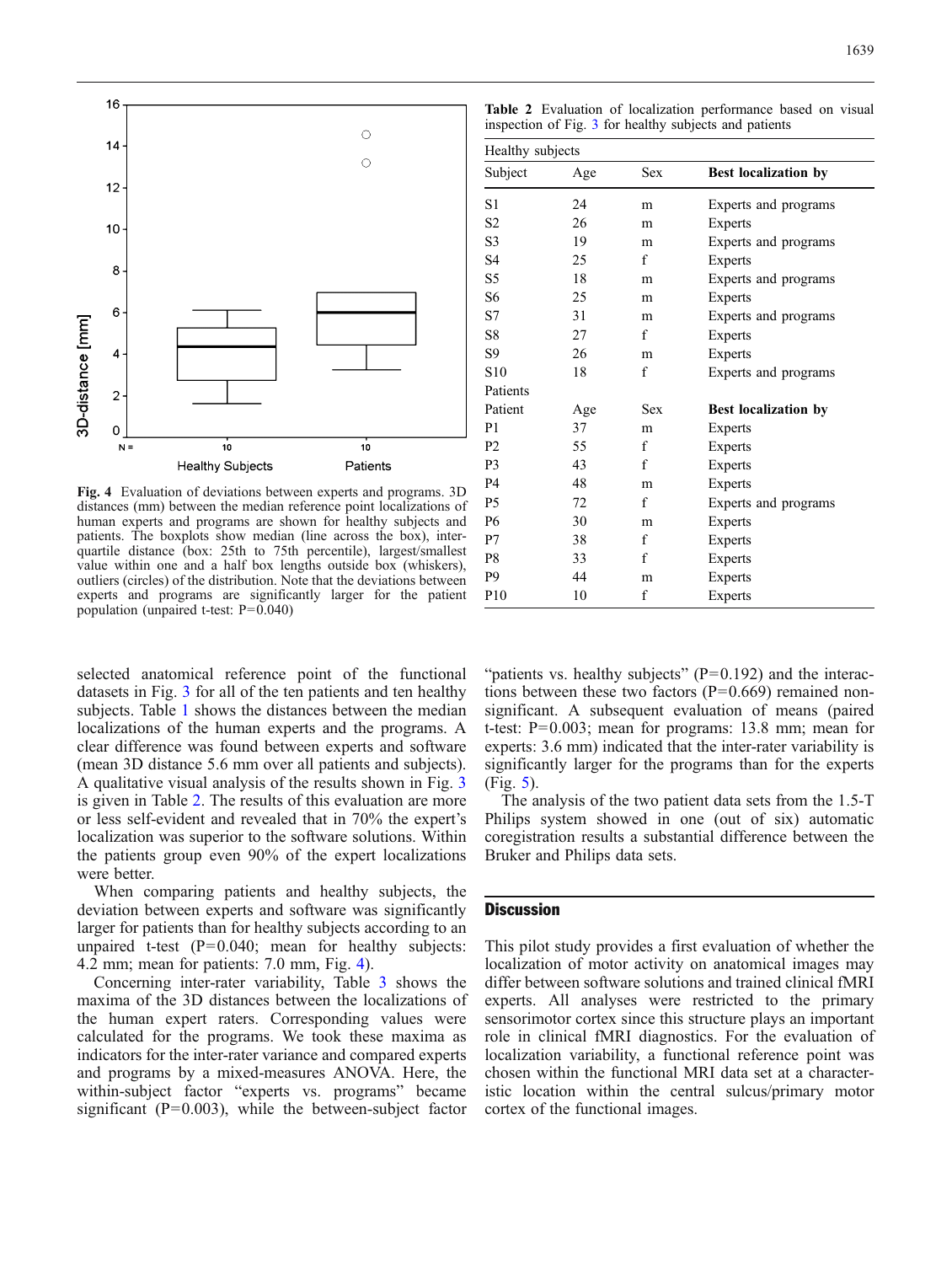<span id="page-6-0"></span>1640

| 3D distances between the three human experts |    |   |                                                                       |  |  |
|----------------------------------------------|----|---|-----------------------------------------------------------------------|--|--|
| Healthy subjects                             |    |   |                                                                       |  |  |
|                                              |    |   | Subject Age Sex Maximum 3D distance of expert localizations<br>(mm)   |  |  |
| S1                                           | 24 | m | 4.9                                                                   |  |  |
| S2                                           | 26 | m | Max. 6.4                                                              |  |  |
| S3                                           | 19 | m | 1.6                                                                   |  |  |
| S4                                           | 25 | f | 2.9                                                                   |  |  |
| S5                                           | 18 | m | 1.1                                                                   |  |  |
| S6                                           | 25 | m | 1.3                                                                   |  |  |
| S7                                           | 31 | m | 1.6                                                                   |  |  |
| S8                                           | 27 | f | Min. 0.9                                                              |  |  |
| S9                                           | 26 | m | 1.3                                                                   |  |  |
| S10                                          | 18 | f | 2.2                                                                   |  |  |
|                                              |    |   | $2.4 \pm 1.8$                                                         |  |  |
| Mean±SD<br>Patients                          |    |   |                                                                       |  |  |
|                                              |    |   |                                                                       |  |  |
|                                              |    |   | Patient Age Sex Maximum 3D distance of expert localizations           |  |  |
|                                              |    |   | (mm)                                                                  |  |  |
| P1                                           | 37 | m | 7.8                                                                   |  |  |
| Р2                                           | 55 | f | 4.1                                                                   |  |  |
| P3                                           | 43 | f | 3.6                                                                   |  |  |
| P4                                           | 48 | m | 1.9                                                                   |  |  |
| P5                                           | 72 | f | Max. 11.2                                                             |  |  |
| Р6                                           | 30 | m | 5.3                                                                   |  |  |
| Ρ7                                           | 38 | f | Min. 0.9                                                              |  |  |
| P8                                           | 33 | f | 4.0                                                                   |  |  |
| P9                                           | 44 | m | 1.9                                                                   |  |  |
| P10                                          | 10 | f | 7.8                                                                   |  |  |
| Mean±SD                                      |    |   | $4.8 \pm 3.2$                                                         |  |  |
|                                              |    |   | 3D distances between the three programs                               |  |  |
| Healthy subjects                             |    |   |                                                                       |  |  |
|                                              |    |   | Subject Age Sex Maximum 3D distance of software localizations         |  |  |
|                                              |    |   | (mm)                                                                  |  |  |
| S1                                           | 24 | m | 10.1                                                                  |  |  |
| S2                                           | 26 | m | 12.9                                                                  |  |  |
| S3                                           | 19 | m | Max. 26.8                                                             |  |  |
| S4                                           | 25 | f | 6.5                                                                   |  |  |
| S5                                           | 18 | m | 10.8                                                                  |  |  |
| S6                                           | 25 | m | Min. 3.8                                                              |  |  |
| S7                                           | 31 | m | 10.2                                                                  |  |  |
| S8                                           | 27 | f | 4.2                                                                   |  |  |
| S9                                           | 26 | m | 20.6                                                                  |  |  |
| S10                                          | 18 | f | 6.7                                                                   |  |  |
| Mean±SD                                      |    |   | $11.3 \pm 7.3$                                                        |  |  |
| Patients                                     |    |   |                                                                       |  |  |
|                                              |    |   | Patient Age Sex Maximum 3D distance of software localizations<br>(mm) |  |  |
| P1                                           | 37 | m | 4.3                                                                   |  |  |
| Р2                                           | 55 | f | 39.6                                                                  |  |  |
| P3                                           | 43 | f | Max. 50.7                                                             |  |  |
|                                              |    |   |                                                                       |  |  |
| P4                                           | 48 | m | 11.4                                                                  |  |  |
|                                              |    |   |                                                                       |  |  |

|  |                                           |  | <b>Table 3</b> Evaluation of inter-rater variability for experts and |  |  |
|--|-------------------------------------------|--|----------------------------------------------------------------------|--|--|
|  | programs in healthy subjects and patients |  |                                                                      |  |  |

| <b>Table 3</b> (continued)                   |                |   |          |  |  |
|----------------------------------------------|----------------|---|----------|--|--|
| 3D distances between the three human experts |                |   |          |  |  |
| Healthy subjects                             |                |   |          |  |  |
| <b>P5</b>                                    | $72 \text{ f}$ |   | 5.3      |  |  |
| P6                                           | 30             | m | 13.8     |  |  |
| P7                                           | $38 \text{ f}$ |   | Min. 3.3 |  |  |
| P8                                           | 33             | f | 5.7      |  |  |
| P <sub>9</sub>                               | 44             | m | 21.8     |  |  |
| P <sub>10</sub>                              | 10             | f | 7.4      |  |  |
| $16.3 \pm 16.4$<br>$Mean \pm SD$             |                |   |          |  |  |

Note: The maximum 3D distance (mm) between the localizations of the three human experts (tables above) and the three computer programs (tables below) is given for every participant. The mean and standard deviation (SD) of the maxima are also shown for each group. According to a mixed-measures ANOVA (see "[Results](#page-4-0)"), the inter-rater variability is larger for programs than for fMRI experts  $(P=0.003)$ .

When comparing the median anatomical reference point localizations of the experts with those of the programs, a maximum deviation of 6.1 mm was found in healthy subjects and up to 14.6 mm deviation was found in patients (compare Table [1](#page-3-0), Fig. [4](#page-5-0)). However, the worst program performance produced differences (from the median localization of the experts) of up to 45.6 mm in patients and 22.6 mm in healthy subjects. A statistical evaluation of the deviations between experts and software showed that the difference between patients and healthy subjects is significant, indicating that expert and software solutions differ more with patients. Due to good image contrast a qualitative visual evaluation of localization results was easily accomplished and more or less self-evident. All data are given in Fig. [3](#page-4-0) and Table [2.](#page-5-0) Results show that expert localizations were better than program localizations in 70% of the subjects and 90% of the patients. This indicates that the investigated software solutions do have particular difficulties with pathological brains (compare, e.g., [\[43\]](#page-9-0)), which partly lack morphological contrast and also represent a larger mean population age.

A further analysis concerned inter-rater consistency. It was significantly lower for software solutions than for fMRI experts (Table 3, Fig. [5\)](#page-7-0). A visual inspection of the coregistration results (compare also Table 3) revealed indeed that the program FLIRT produced outliers in two patients and two healthy subjects. A comparable behavior was not found for the fMRI experts.

What are the consequences of these findings for clinical fMRI? As indicated by Fig. [3](#page-4-0), automatic registration errors in primary sensorimotor cortex may in some cases mistake the post central sulcus for the central sulcus (P1; S2) or shift the central sulcus to precentral areas (P8). The latter situation may be particularly dangerous, since active primary motor cortex tissue might here erroneously be designated as primary sensory cortex.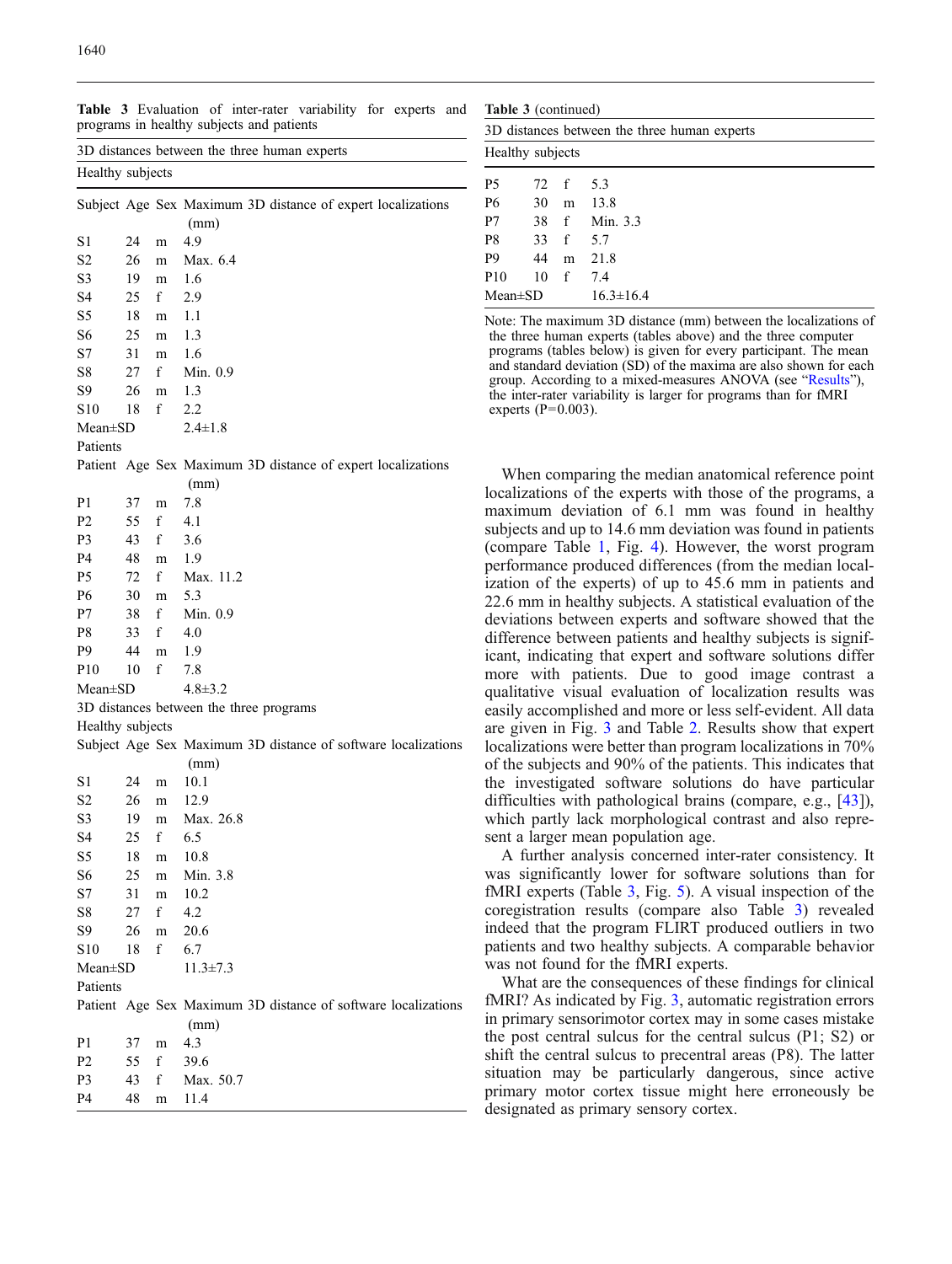<span id="page-7-0"></span>

Fig. 5 Evaluation of inter-rater variability for experts and programs. Maximum 3D distances between the reference point localizations generated by human experts are shown on the left for all 20 participants. The boxplots show median (line across the box), interquartile distance (box: 25th to 75th percentile), largest/smallest value within one and a half box lengths outside box (whiskers), and outliers (circles) of the distribution. For programs the same is shown on the right. Inter-rater variability is larger for programs than for human experts (paired t-test: P=0.003)

The reasons for insufficient automatic coregistration results may be large distortions and/or ghost artifacts in the functional images, or a bad signal-to-noise ratio of the functional and/or anatomical images. For a qualitative check of a possible influence of anatomical image structure, two anatomical patient data sets additionally recorded on a 1.5-T Philips system (Philips Medical Systems, Gyroscan Intera) were also analyzed. In one of six software comparisons coregistration results were indeed substantially different between Bruker and Philips data sets. This result indicates that optimized image quality might reduce the localization problems of the software solutions. However, in clinical practice, valid results are required for every given hardware environment.

The amount of non-linearity of EPI image distortions may be another important factor for inferior software performance, since linear coregistration techniques are naturally limited here. Because non-linear registration is still not widely used in clinical environments and possible benefits are not clear, this work concentrated on the validation of linear coregistration.

For automatic coregistration we used only masked anatomical images where the skull bone was removed manually, because a recent study [\[42\]](#page-9-0) showed that

distracting structures can lead to huge coregistration errors. In contrast to normal subjects, where sulci and gyri are usually clearly distinguishable when good fMRI quality is provided, in patients morphological reference structures are often highly reduced (compare Fig. [3](#page-4-0)). Accordingly, the performance of the coregistration programs used in this study was significantly worse in the patients group (compare Tables [1](#page-3-0) and [2](#page-5-0), Figs. [3](#page-4-0) and [4](#page-5-0)).

Various techniques exist that try to solve the problem of EPI image distortion in fMRI. Optimized shimming can reduce the magnetic field inhomogeneities to some extent. A very simple approach is to overlay the distorted EPI images directly on undistorted anatomy without any further effort  $[10-12]$  $[10-12]$  $[10-12]$ . In this study, the most commonly used technique was investigated: coregistration of the distorted EPI images with undistorted anatomical images (compare [[20](#page-8-0), [28](#page-8-0), [29](#page-9-0), [35\]](#page-9-0) for basic and [[31](#page-9-0)–[34](#page-9-0), [44](#page-9-0)] for clinical research). While early papers often used a contour fit approach [\[23](#page-8-0)–[26](#page-8-0)], recent publications mostly apply volume-based approaches and maximization of (normalized) mutual information [[20](#page-8-0), [27](#page-8-0), [28,](#page-8-0) [31,](#page-9-0) [32](#page-9-0), [44](#page-9-0), [45](#page-9-0)]. Concerning possible improvements of automatic coregistration, nonlinear registration techniques may be advantageous in largely non-linearly distorted data sets. However, these methods still suffer from some drawbacks like poor robustness (especially with brain pathologies), difficult validation and long computation time [[29,](#page-9-0) [43](#page-9-0), [46](#page-9-0)].

Another sophisticated approach is the recording of B0 field maps, which are subsequently used for undistortion of the functional EPI images [\[18](#page-8-0)–[22\]](#page-8-0). This technique currently is under increasing research; however, detailed quantifications of the residual error of B0 techniques are still missing. In a study by Hutton et al. [\[20\]](#page-8-0), all B0 distortion correction methods that were analyzed improved the coregistration between functional and anatomical images, but none of the B0 methods did so for all of the data sets. This restriction is especially important in a clinical setting were functional localizations must be valid for every single patient. Up to now, no clinical data exist for B0 mapping results.

In summary, our data show that the validity and consistency of fMRI motor localizations on anatomical images is better with fMRI experts than with the tested coregistration programs and that this is particularly true for pathological brains. Of course, the results are directly linked to the hardware environment and technical parameters as applied in this pilot study. However, valid clinical fMRI localizations need to be possible with every local hardware situation, and due to considerable mislocalizations in some of our patients, we conclude that automatic coregistration techniques should be evaluated carefully, especially in case of clinical application. With no doubt, such software may be useful during the preparation of clinical or non-clinical reports, but detailed control by experienced clinical fMRI professionals seems recommendable [\[1,](#page-8-0) [2,](#page-8-0) [36](#page-9-0), [37](#page-9-0), [47](#page-9-0)–[49](#page-9-0)]. Future research should extend evaluations of coregistration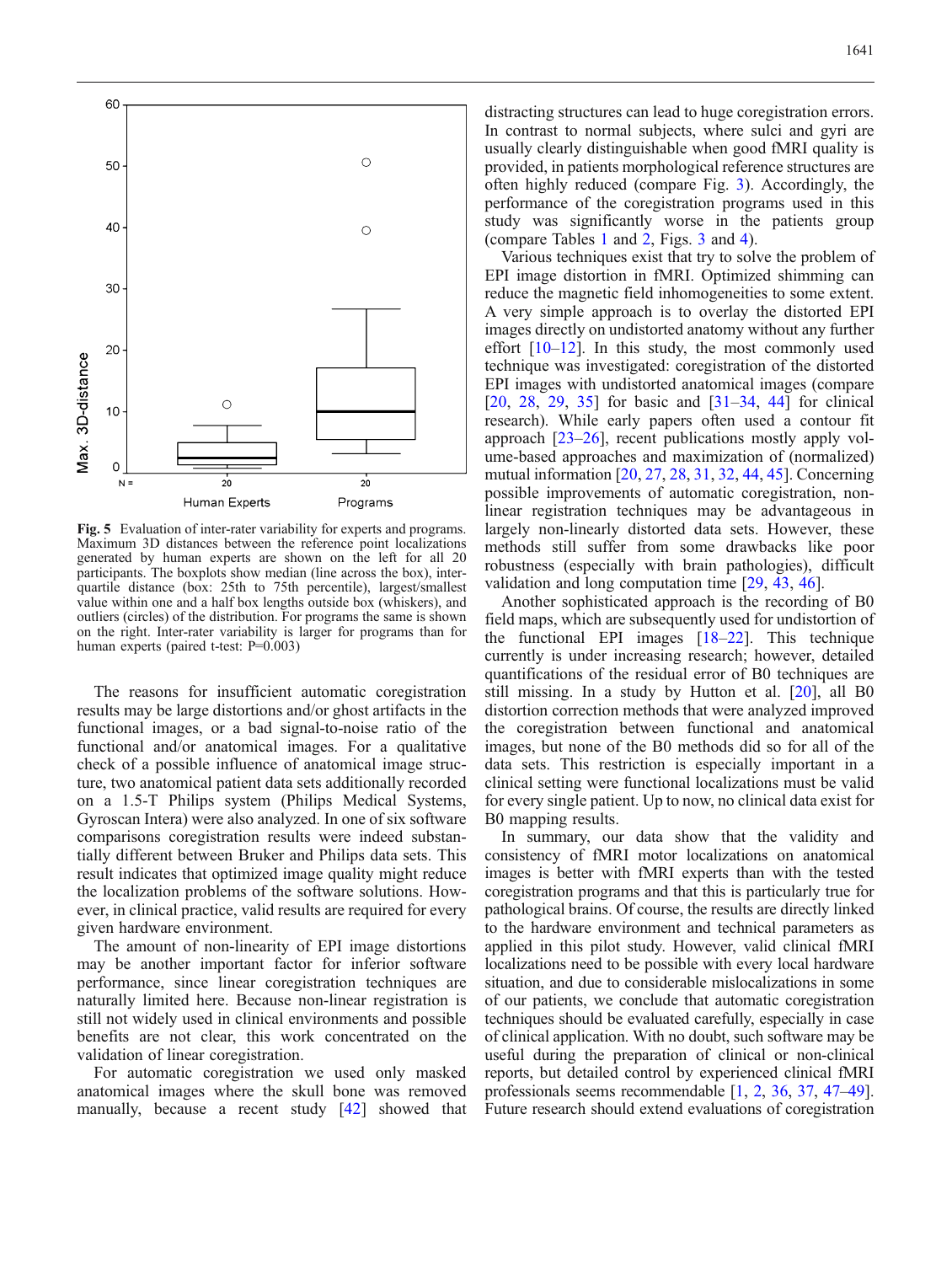<span id="page-8-0"></span>results also to more critical brain areas (inferior frontal or temporal slices) and give special attention to recently developed methodology (non-linear registration techniques; B0 mapping) not yet in clinical use.

Acknowledgments This study was supported by the Austrian Science Fund FWF (P15102). We want to acknowledge important general support by Prof. Lueder Deecke, Department of Clinical Neurology, Medical University of Vienna, Head of the Ludwig Boltzmann Institute for Functional Brain Topography.

#### References

- 1. Beisteiner R (2006) Funktionelle Magnetresonanztomographie. In: Lehrner J, Pusswald G, Fertl E, Kryspin-Exner I, Strubreither W (eds) Klinische Neuropsychologie. Springer, Wien New York, pp 239–252
- 2. Beisteiner R, Barth M (2005) Probleme und Lösungsmöglichkeiten bei Patientenuntersuchungen mit funktioneller Magnetresonanztomographie (fMRT). In: Walter H (ed) Funktionelle Bildgebung in Psychiatrie und Psychotherapie–Methodische Grundlagen und Klinische Anwendungen. Schattauer, Stuttgart, pp 74–88
- 3. Vlieger E, Majoie C, Leenstra S et al (2004) Functional magnetic resonance imaging for neurosurgical planning in neurooncology. Eur Radiol 14:1143– 1153. DOI [10.1007/s003300042328-y](http://dx.doi.org/10.1007/s003300042328-y)
- 4. Majos A, Tybor K, Stefañczyk L et al (2005) Cortical mapping by functional magnetic resonance imaging in patients with brain tumors. Eur Radiol 15:1148– 1158. DOI [10.1007/s00330-004-2565-0](http://dx.doi.org/10.1007/s00330-004-2565-0)
- 5. Hesselmann V, Maarouf M, Hunsche S et al (2006) Functional MRI for immediate monitoring stereotactic thalamotomy in a patient with essential tremor. Eur Radiol. DOI [10.1007/](http://dx.doi.org/10.1007/s00330-006-0211-8) [s00330-006-0211-8](http://dx.doi.org/10.1007/s00330-006-0211-8)
- 6. Neugroschl C, Denolin V, Schuind F et al (2005) Functional MRI activation of somatosensory and motor cortices in a hand-grafted patient with early clinical sensorimotor recovery. Eur Radiol 15:1806–1814. DOI [10.1007/s00330-](http://dx.doi.org/10.1007/s00330-005-2763-4) [005-2763-4](http://dx.doi.org/10.1007/s00330-005-2763-4)
- 7. Yetkin FZ, Rosenberg RN, Weiner MF et al (2006) FMRI of working memory in patients with mild cognitive impairment and probable Alzheimer's disease. Eur Radiol 16:193–206. DOI [10.1007/](http://dx.doi.org/10.1007/s00330-005-2794-x) [s00330-005-2794-x](http://dx.doi.org/10.1007/s00330-005-2794-x)
- 8. Mansfield P (1977) Multi-planar image formation using NMR spin echoes. J Phys C 10:L55–L58. DOI [10.1088/0022-3719/10/3/004](http://dx.doi.org/10.1088/0022-3719/10/3/004)
- 9. Beisteiner R, Windischberger C, Lanzenberger R et al (2001) Finger somatotopy in human motor cortex. NeuroImage 13:1016–1026. DOI [10.1006/nimg.2000.0737](http://dx.doi.org/10.1006/nimg.2000.0737)
- 10. Kamada K, Houkin K, Takeuchi F et al (2003) Visualization of the eloquent motor system by integration of MEG, functional, and anisotropic diffusionweighted MRI in functional neuronavigation. Surg Neurol 59:352–361; discussion 361–352. DOI [10.1016/](http://dx.doi.org/10.1016/S0090-3019(03)00018-1) [S0090-3019\(03\)00018-1](http://dx.doi.org/10.1016/S0090-3019(03)00018-1)
- 11. Sabbah P, Foehrenbach H, Dutertre G et al (2002) Multimodal anatomic, functional, and metabolic brain imaging for tumor resection. Clin Imaging 26:6–12. DOI [10.1016/S0899-7071\(01\)](http://dx.doi.org/10.1016/S0899-7071(01)00313-8) [00313-8](http://dx.doi.org/10.1016/S0899-7071(01)00313-8)
- 12. Braun V, Dempf S, Tomczak R et al (2001) Multimodal cranial neuronavigation: direct integration of functional magnetic resonance imaging and positron emission tomography data: technical note. Neurosurgery 48:1178– 1181; discussion 1181–1172
- 13. Zhao Y, Anderson A, Gore J (2005) Computer simulation studies of the effects of dynamic shimming on susceptibility artifacts in EPI at high field. J Magn Reson 173:10–22. DOI [10.1016/j.jmr.2004.11.009](http://dx.doi.org/10.1016/j.jmr.2004.11.009)
- 14. Cusack R, Russell B, Cox S et al (2005) An evaluation of the use of passive shimming to improve frontal sensitivity in fMRI. NeuroImage 24:82–91. DOI [10.1016/j.](http://dx.doi.org/10.1016/j.neuroimage.2004.08.029) [neuroimage.2004.08.029](http://dx.doi.org/10.1016/j.neuroimage.2004.08.029)
- 15. Wilson J, Jenkinson M, de Araujo I et al (2002) Fast, fully automated global and local magnetic field optimization for fMRI of the human brain. NeuroImage 17:967–976. DOI [10.1016/S1053-8119\(02\)91172-9](http://dx.doi.org/10.1016/S1053-8119(02)91172-9)
- 16. Deichmann R, Gottfried J, Hutton C et al (2003) Optimized EPI for fMRI studies of the orbitofrontal cortex. NeuroImage 19:430–441. DOI [10.1016/S1053-8119\(03\)00073-9](http://dx.doi.org/10.1016/S1053-8119(03)00073-9)
- 17. Chen N, Wyrwicz A (2001) Optimized distortion correction technique for echo planar imaging. Magn Reson Med 45:525–528. DOI [10.1002/1522-2594](http://dx.doi.org/10.1002/1522-2594(200103)45:3<525::AID-MRM1070>3.0.CO;2-S) [\(200103\)45:3<525::AID-](http://dx.doi.org/10.1002/1522-2594(200103)45:3<525::AID-MRM1070>3.0.CO;2-S)[MRM1070>3.0.CO;2-S](http://dx.doi.org/10.1002/1522-2594(200103)45:3<525::AID-MRM1070>3.0.CO;2-S)
- 18. Windischberger C, Robinson S, Rauscher A et al (2004) Robust field map generation using a triple-echo acquisition. J Magn Reson Imaging 20:730–734. DOI [10.1002/jmri.20158](http://dx.doi.org/10.1002/jmri.20158)
- 19. Cusack R, Brett M, Osswald K (2003) An evaluation of the use of magnetic field maps to undistort echo-planar images. NeuroImage 18:127–142. DOI [10.1006/nimg.2002.1281](http://dx.doi.org/10.1006/nimg.2002.1281)
- 20. Hutton C, Bork A, Josephs O et al (2002) Image distortion correction in fMRI: A quantitative evaluation. NeuroImage 16:217–240. DOI [10.1006/nimg.2001.1054](http://dx.doi.org/10.1006/nimg.2001.1054)
- 21. Reber P, Wong E, Buxton R et al (1998) Correction of off resonancerelated distortion in echo-planar imaging using EPI-based field maps. Magn Reson Med 39:328–330
- 22. Jezzard P, Balaban R (1995) Correction for geometric distortion in echo planar images from B0 field variations. Magn Reson Med 34:65–73
- 23. Ernst T, Speck O, Itti L et al (1999) Simultaneous correction for interscan patient motion and geometric distortions in echoplanar imaging. Magn Reson Med 42:201–205. DOI [10.1002/\(SICI\)1522-2594\(199907\)](http://dx.doi.org/10.1002/(SICI)1522-2594(199907)42:1<201::AID-MRM27>3.0.CO;2-Y) [42:1<201::AID-MRM27>3.0.CO;2-Y](http://dx.doi.org/10.1002/(SICI)1522-2594(199907)42:1<201::AID-MRM27>3.0.CO;2-Y)
- 24. Nimsky C, Ganslandt O, Kober H et al (1999) Integration of functional magnetic resonance imaging supported by magnetoencephalography in functional neuronavigation. Neurosurgery 44:1249–1255; discussion 1255–1246
- 25. Fahlbusch R, Ganslandt O, Nimsky C (2000) Intraoperative imaging with open magnetic resonance imaging and neuronavigation. Childs Nerv Syst 16:829–831. DOI [10.1007/](http://dx.doi.org/10.1007/s003810000344) [s003810000344](http://dx.doi.org/10.1007/s003810000344)
- 26. Kober H, Nimsky C, Vieth J et al (2002) Co-registration of function and anatomy in frameless stereotaxy by contour fitting. Stereotact Funct Neurosurg 79:272–283
- 27. Wells WM, 3rd, Viola P, Atsumi H et al (1996) Multi-modal volume registration by maximization of mutual information. Med Image Anal 1:35–51. DOI [10.1016/S1361-8415\(01\)80004-9](http://dx.doi.org/10.1016/S1361-8415(01)80004-9)
- 28. Crum W, Hartkens T, Hill D (2004) Non-rigid image registration: Theory and practice. Br J Radiol 77:S140– S153. DOI [10.1259/bjr/25329214](http://dx.doi.org/10.1259/bjr/25329214)